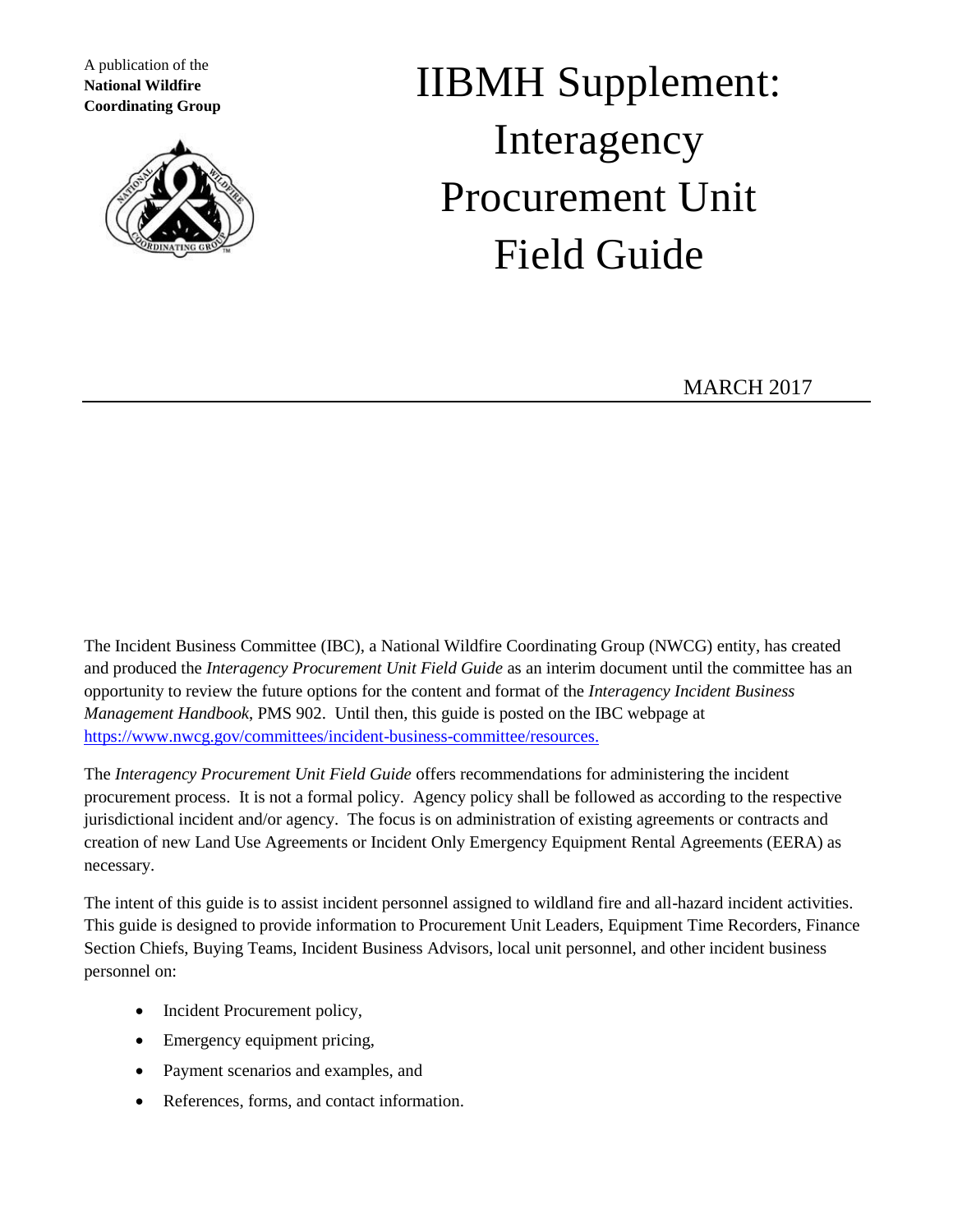# Contents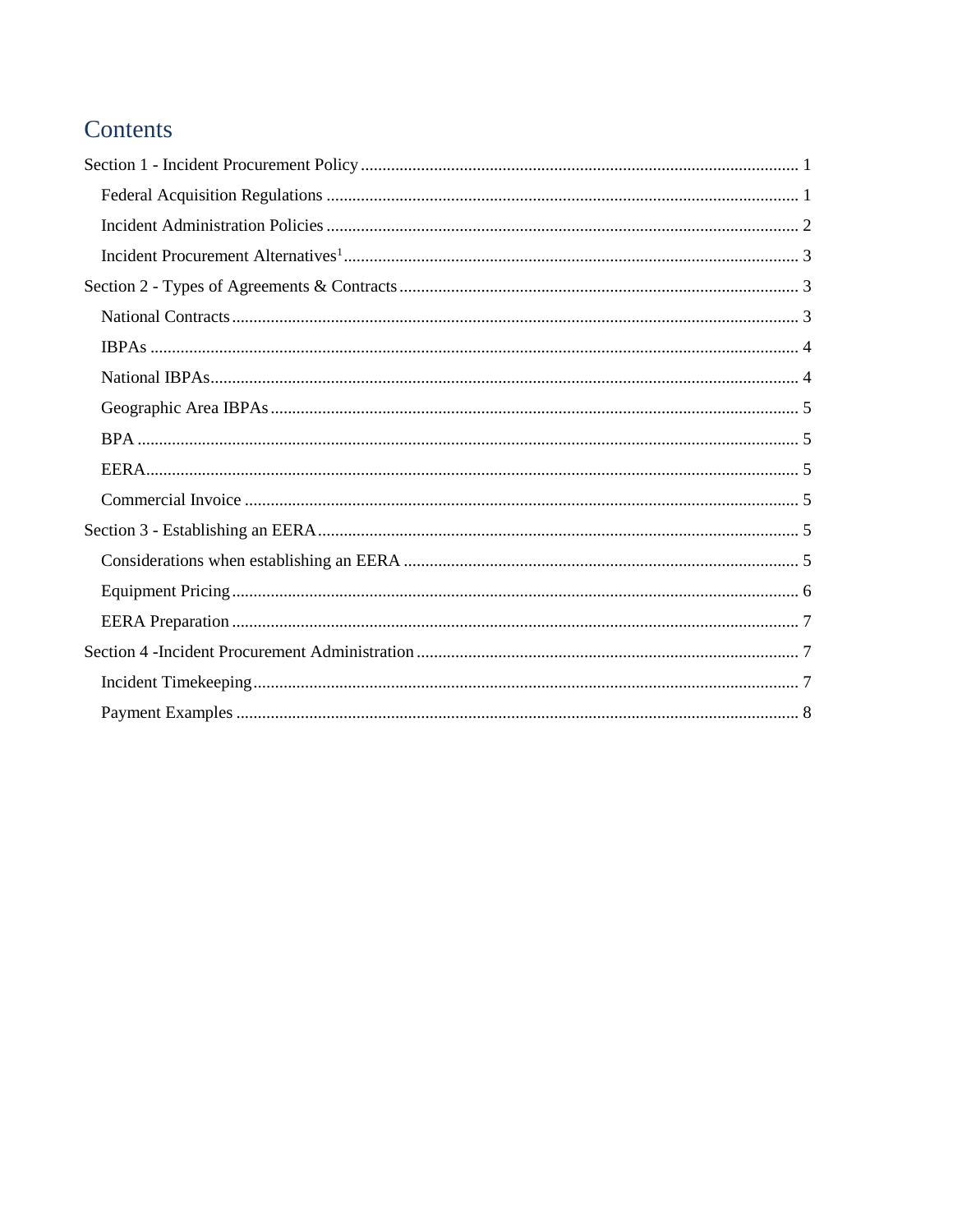# <span id="page-2-0"></span>Section 1 - Incident Procurement Policy

There are numerous policies guiding the formation, administration, and payment practices for incident procurement. Many of the administration policies found in the various incident agreements/contracts originated from guidance published by the interagency National Wildfire Coordination Group (NWCG); however, the procurement process itself follows both federal and agency specific acquisition regulations.

Federal agencies adhere to multiple levels of regulations with respect to incident procurement. As an Agency of the Department of Agriculture of the United States government, the Forest Service follows the prescriptions set forth in the Federal Acquisition Regulations (FAR), Agriculture Acquisition Regulations (AGAR), and Forest Service Acquisition Regulations (FSAR) for the formation and administration of its incident procurement instruments. Department of Interior (DOI) agencies comply with regulations contained within Department of the Interior Acquisitions Regulations (DIAR) and FAR.

Federal agencies authorize only warranted federal procurement officials to enter into agreements/contracts. A State procurement official would not have authority to procure for a federal agency. State/Local agencies, at their discretion, may delegate procurement authority to a non-warranted procurement official or Federal procurement official.

Information regarding incident procurement policies can be found in the *Interagency Incident Business Management Handbook* (IIBMH) at [https://www.nwcg.gov/sites/default/files/publications/pms902.pdf,](https://www.nwcg.gov/sites/default/files/publications/pms902.pdf) Chapter 20.

## <span id="page-2-1"></span>**Federal Acquisition Regulations**

Federal agencies are required to follow the regulations specified in the FAR, which can be accessed at [https://www.acquisition.gov/FAR/.](https://www.acquisition.gov/FAR/) The FAR is issued under Title 48 of the Code of Federal Regulations (CFR), which is utilized by the majority of the Civilian Agencies, and while the FAR does not address fire or incident procurement specifically, several parts do afford flexibilities to accelerate the process:

**Subpart 6.302-2 (for actions above the Simplified Acquisition Threshold (SAT)) and FAR 13.106 (for actions under SAT)** authorizes an exception to *full & open competition* when the need is urgent and compelling such as a response to a wildfire. This authority is routinely used as justification to sole-source supplies and/or services during an incident but more specifically, it allows a procurement official to limit the number of sources sought for competition, reduce or eliminate synopsis requirements, and accelerates the evaluation and award process. Procurement officials are encouraged to document their use of this authority in accordance to the justification requirements specified at 6.303.

**Subpart 13.202** states purchases of supplies/services under the micro-purchase threshold can made without seeking competitive quotes, or in other words, authorizes the procurement official to sole-source the acquisition. The current micro-purchase threshold, as defined at Subpart 2.101, is \$3,500 for supplies, \$2,500 for services, and \$2,000 for construction.

**Part 18 Emergency Acquisitions** authorizes numerous flexibilities for competition, evaluation, and payment terms in response to an emergency; however, in accordance to Part 18.001 this may only be used for contingency operations, which are specific to the military; defense against nuclear/biological/chemical/radiological attack; or Presidential emergency or major disaster declarations.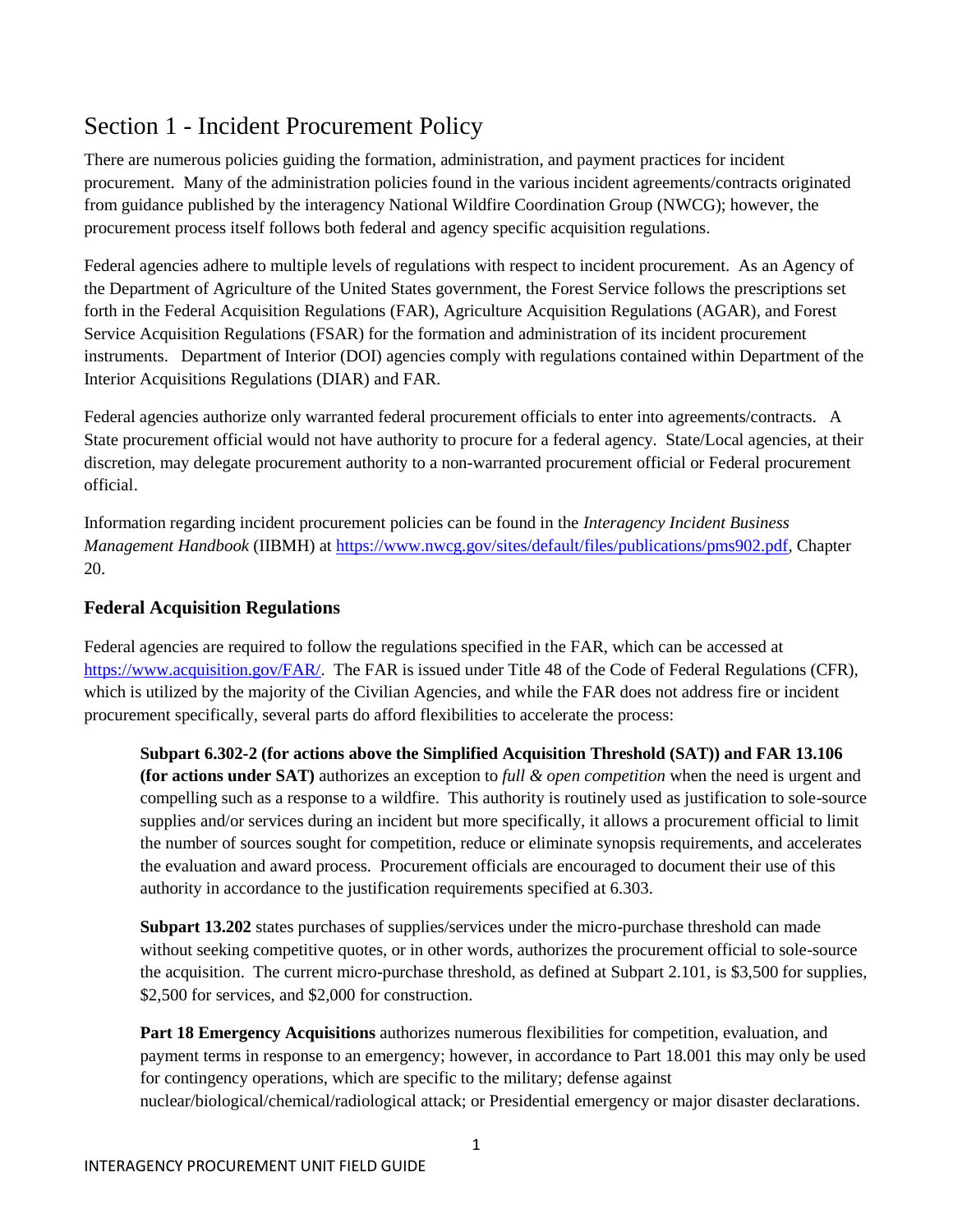Wildland fire has not traditionally received any of these declarations but it is not uncommon to encounter this during all-hazard incidents such as hurricanes, flooding, natural disasters, etc.

## <span id="page-3-0"></span>**Incident Administration Policies**

Agencies adhere to incident administration policies set forth in several interagency documents.

## **Interagency Incident Business Management Handbook**

The primary source for incident management administration policy is the IIBMH, also known as the "yellow book". The IIBMH is published on an interagency basis through the NWCG and includes guidance on numerous incident administration topics, including chapters on: personnel, acquisition, property management, incident business coordination, interagency cooperative relations, accident investigations, claims, cost accounting, and all risk management. This handbook is both interagency and national in scope, so all agencies are encouraged to adhere to its guidelines. The IIBMH is posted on NWCG's publications site: <https://www.nwcg.gov/committees/incident-business-committee/publications>

## **IIBMH Chapter 20 – Acquisition**

Chapter 20 of the IIBMH outlines procedures for administering the acquisition operations at the incident. This chapter focuses on the process of hiring a contracted resource at the incident, the documentation requirements, payment provisions, and examples of required forms.

Notable sections in Chapter 20 include:

**Responsibilities**. The incident procurement expectations for the Incident Agency (host unit), Procurement Unit Leader, and Buying Team are defined.

**Government Charge Cards and Convenience Checks.** Addresses the approval and use of purchase cards and checks on an incident.

**Land Use and Facility Rental Agreements.** Details the requirements and considerations for renting land or facilities at the incident. Additional information can be found in Appendix B – Tool Kit.

**Equipment Rental**. Addresses considerations for hiring equipment/services, policies to review with the contractor, standard method of hire chart, and definitions of work rates.

**Incident Only EERAs.** Highlights considerations for hiring a resource on an Emergency Equipment Rental Agreement (EERA). EERAs are discussed in further detail in Section 4 below.

**EERA and IBPA Administration.** Provides guidance on the ordering process, inspection expectations, claim process, and documentation requirements for administering an EERA or IBPA resource at the incident. IBPAs are discussed in further detail in Section 4 below.

Payments. Provides guidance on the frequency, submittal requirements, and required forms for making incident payments to contractors.

#### **IIBMH Chapter 20 – Geographic Area Supplements**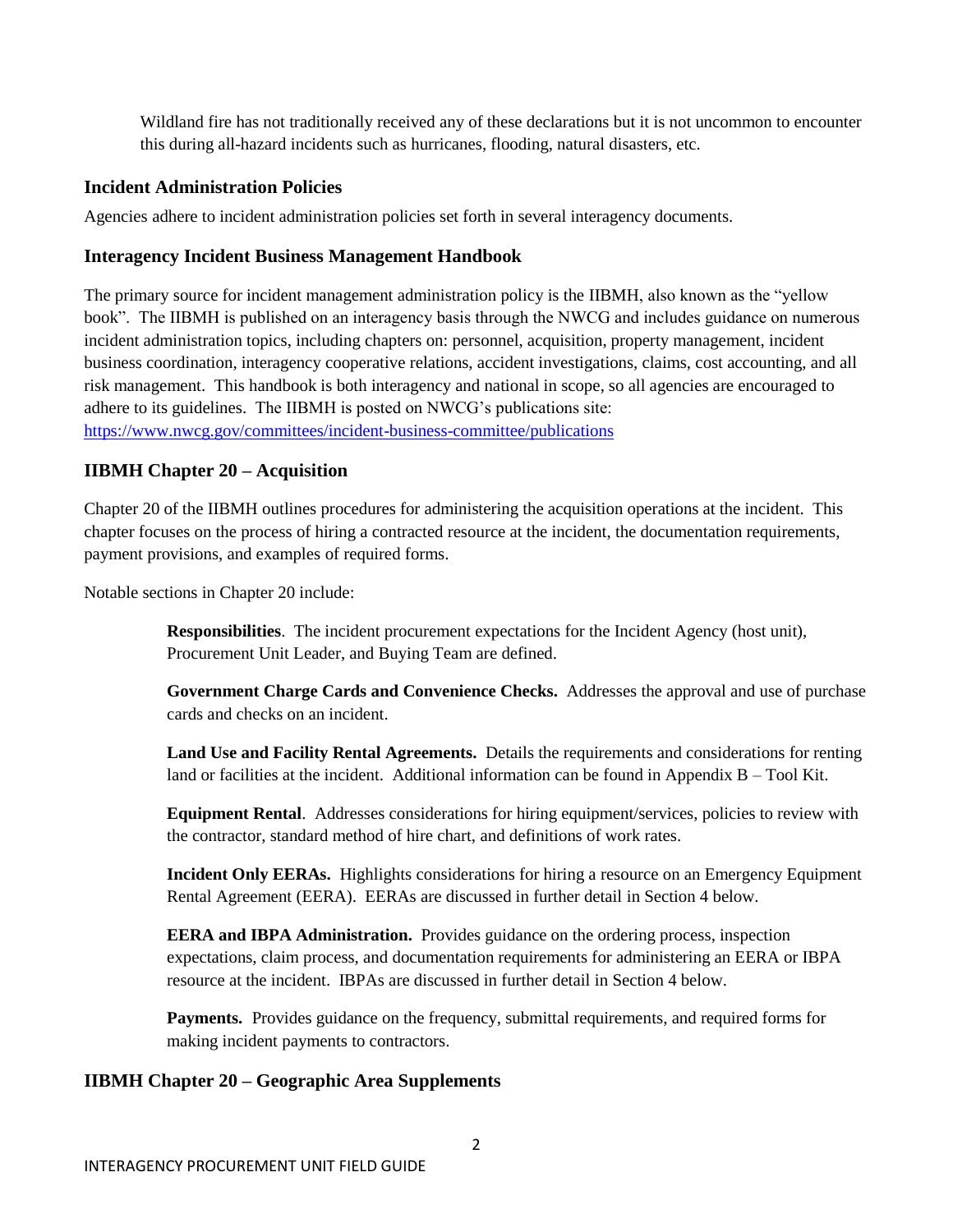Individual Geographic Area Coordination Centers (GACCs) may issue supplements to Chapter 20. These are used to identify GACC-specific policies and procedures and establish rates for various types of equipment. GACC specific supplements can be found on individual GACC websites under Incident Business Management. A GACC listing can be found at [https://gacc.nifc.gov/.](https://gacc.nifc.gov/)

## <span id="page-4-0"></span>**Incident Procurement Alternatives<sup>1</sup>**

**(i) Buying Team Leaders (BUYL)/Contracting Officer (CONO).** Employees assigned as incident buying team leaders or contracting officers shall have a minimum warrant level of I, in addition to specialized incident training in accordance with the current National Interagency Buying Team Guide.

**(ii) Incident Blanket Purchase Agreements (IBPA)** are a type of pre-season blanket purchase agreement, and individual orders against the agreement may be placed by any employee or position that is authorized to place the orders. Any modifications to, or claim settlements arising from or relating to IBPAs must be made by the originating warranted contracting officer with appropriate delegated authority for that modification, or claim.

**(iii) Emergency Equipment Rental Agreements.** EERAs are incident only ordering agreements established for an individual incident. Warranted employees may enter into EERAs within their warrant authority.

**If the successor language is included in the IBPA, any warranted contracting officer may settle claims.**

# <span id="page-4-1"></span>Section 2 - Types of Agreements & Contracts

On a national level, an effort has been made to standardize incident procurement tools. The majority of contracted resources use an identical template which require them to adhere to the same equipment specifications, personnel requirements, and payment provisions regardless of their geographic area of hire. This guide references clauses for agreements created through the Virtual Incident Procurement (VIPR) system which is used by the Forest Service, but all federal and state agencies have the authority to create agreements using their agency specific programs and would have the same or similar clause language. The following is a summary of the incident procurement mechanisms used to hire resources.

## <span id="page-4-2"></span>**National Contracts**

 $\overline{\phantom{a}}$ 

The Incident Support Branch (ISB) at the National Interagency Fire Center (NIFC) in Boise, ID administers numerous contracts awarded on a national basis. These are competitive multiple-award contracts awarded preseason from a single solicitation to host dispatch centers throughout the country. As contracts, these are more formal and may include minimum guarantees (either annually or for each order) and mandatory availability periods. The contracts are awarded by the Forest Service but are also used by the Department of Interior and

 $^1$  Procurement authority for the Forest Service is addressed in the FSAR at 6309.32 Chapter 4G01 and can be found in section 4G01.602-1. Reference[: https://www.fs.fed.us/cgi-bin/Directives/get\\_dirs/fsh?6309.32.](https://www.fs.fed.us/cgi-bin/Directives/get_dirs/fsh?6309.32)  Procurement authority for DOI agency is referenced in the Department of Interior's Departmental Manual number 205 chapter 11.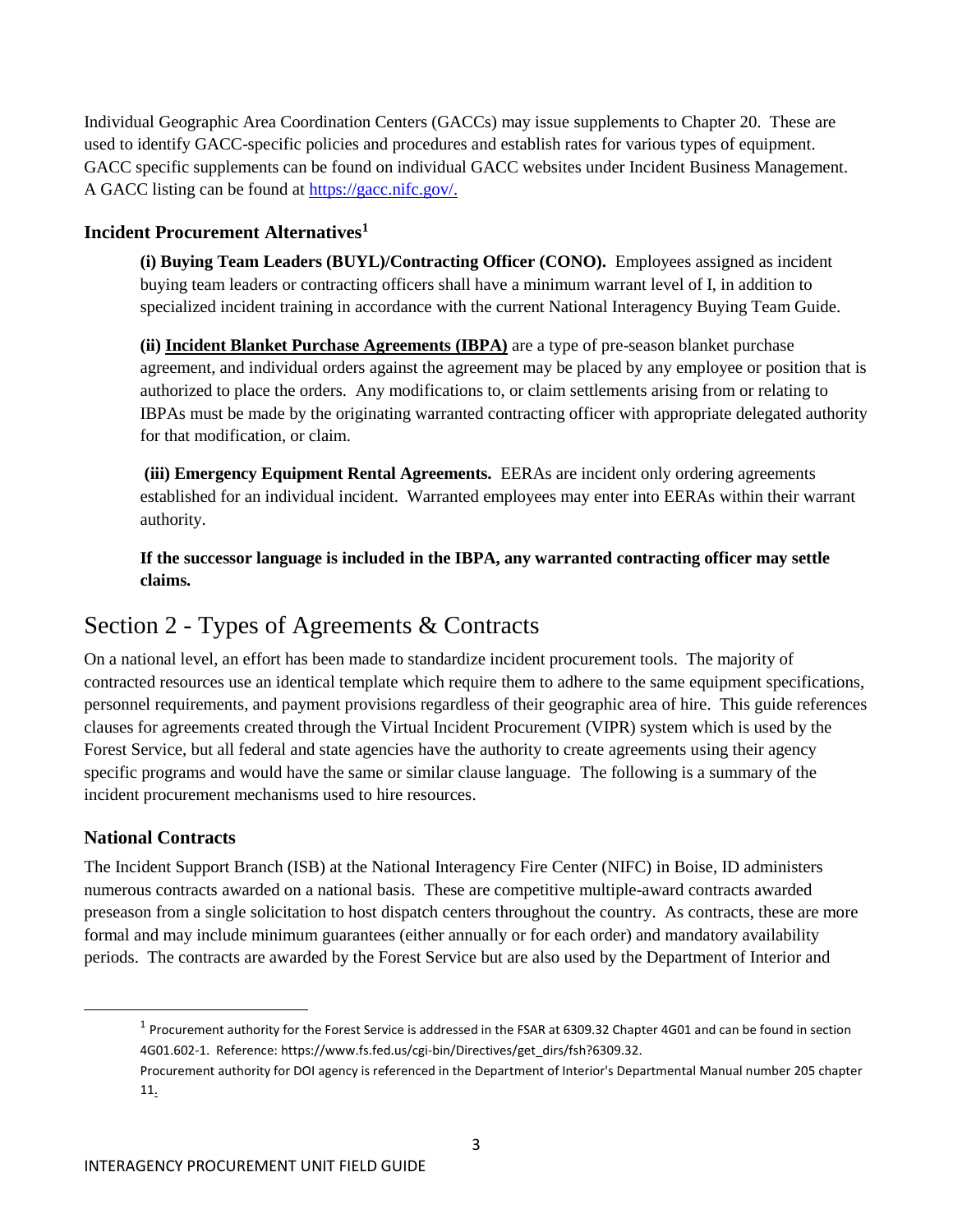various States. The national contracts can be obtained by emailing a request for the contract to [fsaqmisb@fs.fed.us](mailto:fsaqmisb@fs.fed.us) and currently include:

**Airtankers** – These are the large fixed-wing aircraft used to drop suppressant and/or retardant.

**Helicopters** – Both the Call When Needed (CWN) and Exclusive Use Exclusive Use Type I (Heavy) and Type II (Medium) helicopter contracts are hosted by the ISB. The Type 1 aircraft are primarily used to haul/drop water and the Type II is primarily used to haul personnel, such as rappellers.

**Smokejumper Aircraft** –Fixed wing aircraft used to transport government smokejumpers.

**Retardant –** A contract to supply bulk chemicals for making retardant.

**Crews – Type 2-IA** – These are hand crews assigned to a specific dispatch location for a specific period of time (availability period) and can perform Initial Attack (IA) duties. They come fully self-sufficient with gear, management, personal protective equipment (PPE), and transportation.

**Mobile Food Services –** Better known as caterers, these contracts provide mobile catering operations to provide meals at the incident. A caterer is called anytime an incident is expected to feed 150+ people for 3 or more days. The contractor is self-contained but the Government assists with gray water removal.

**Mobile Shower Facilities –** A trailer converted into a unit with multiple shower stalls used by personnel assigned to the incident. The contractor is self-contained but the Government assists with gray water removal.

## <span id="page-5-0"></span>**IBPAs**

The Incident Blanket Purchase Agreement (IBPA) is a tailored version of the Blanket Purchase Agreement (BPA) found in Subpart 13.303 of the FAR. The IBPA is unique to the Forest Service but is honored by the DOI in most geographic areas as well as the states on a case-by-case basis. The IBPA is similar to a contract, with specifications, personnel requirements, and payment terms; however, as an agreement there are no guarantees the resource will be ordered, does not stipulate an availability period, and is not binding until an order is placed by the Government and accepted by the Contractor.

The IBPA is awarded on a preseason competitive basis and, depending on the resource, considers factors other than price to determine the order in which the resources are called, which is referred to as Dispatch Priority. Awarded vendors are assigned to a Dispatch Priority List which is administered by Host Dispatch Center. The IBPA can only be used for fire and all-hazard incidents; therefore the use of these resources for project work is prohibited.

## <span id="page-5-1"></span>**National IBPAs**

Several resources have been solicited and awarded on a national level. The most current list of national agreements can be found at:

[http://www.fs.fed.us/business/incident/static/National%20Solicitation%20Plan%20for%20I-](http://www.fs.fed.us/business/incident/static/National%20Solicitation%20Plan%20for%20I-BPAs,%20revised%20November%204,%202015.pdf)[BPAs,%20revised%20November%204,%202015.pdf](http://www.fs.fed.us/business/incident/static/National%20Solicitation%20Plan%20for%20I-BPAs,%20revised%20November%204,%202015.pdf)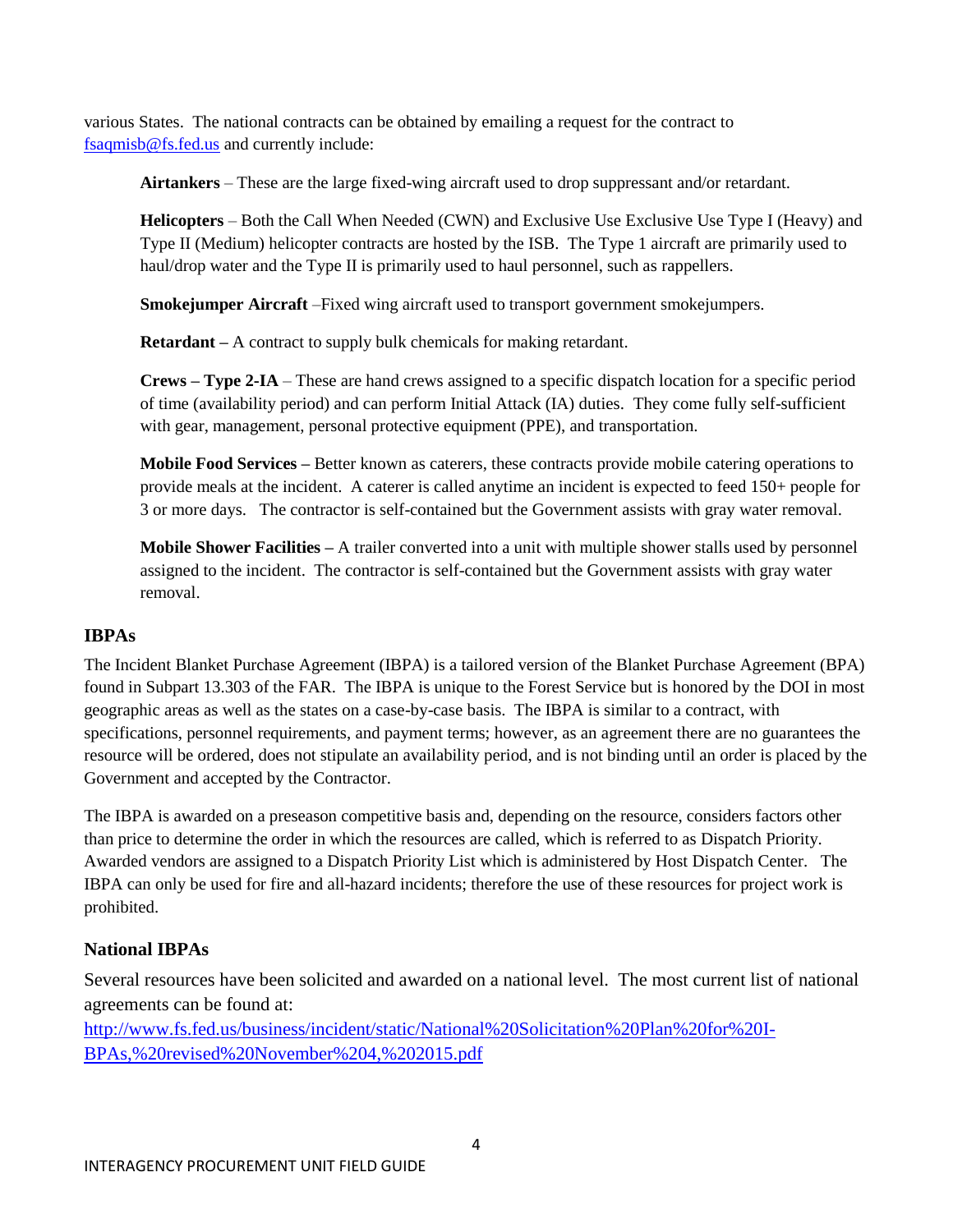## <span id="page-6-0"></span>**Geographic Area IBPAs**

Geographic areas determine which resources to establish IBPAs based on need. All VIPR issued IBPAs can be found at: [http://www.fs.fed.us/business/incident/vipragreements.php.](http://www.fs.fed.us/business/incident/vipragreements.php)

## <span id="page-6-1"></span>**BPA**

The Blanket Purchase Agreement (BPA) is utilized for various resources/services/supplies that are not otherwise represented by a national contract or IBPA template. They are nearly identical to the IBPA but are awarded outside of the VIPR program, e.g., agency specific procurement program and may be used for non-incident related work. Since these do not usually follow a template, **it is important to be familiar with the ordering procedures, order limits, payment provisions, etc. before placing a call**/order against a BPA.

## <span id="page-6-2"></span>**EERA**

The Emergency Equipment Rental Agreement form is used by federal and state agencies. When issued by a federally warranted person, it is intended as an "incident-only" agreement. State agencies may issue EERAs for annual pre-season awards.

## <span id="page-6-3"></span>**Commercial Invoice**

Items that are routinely available on the open market may be procured using a commercial invoice process. These are normally ordered and paid for by a Buying Team or local unit, but tracked by incident management teams. Commercial invoice resources include UTVs, port-a-potties, forklifts, generators, etc.

## <span id="page-6-4"></span>Section 3 - Establishing an EERA

## <span id="page-6-5"></span>**Considerations when establishing an EERA**

The process for establishing an EERA is considerably different than a non-emergency acquisition. The EERA is designed to be completed expeditiously so typical requirements like posting a synopsis, issuing a solicitation, or including evaluation factors are not required to make an award.

Even though the process for establishing an EERA is less formal than a project contract there are factors to consider when contemplating an award, including:

**Procurement Authority** –The person establishing the EERA must have delegated authority from their agency to sign the EERA.

- 1) **Resource Order** Ensure a Resource Order (RO) has been issued for the requested resource. The RO is considered the requisition within Incident Procurement and authorizes the procurement official to enter into an EERA and make payments against the incident. Refer to Chapter 20 of the IIBMH for requisitioning procedures.
- 2) **Existing IBPA –** An EERA is not needed if the resource is already awarded on an IBPA; however consider:
	- a. *Fire Chasing* Fire chasing refers to a resource that arrives at the incident without following the dispatch ordering procedures. IBPA resources follow formal dispatching protocol. The government may negotiate with the contractor to disallow travel payment, utilize local rates, and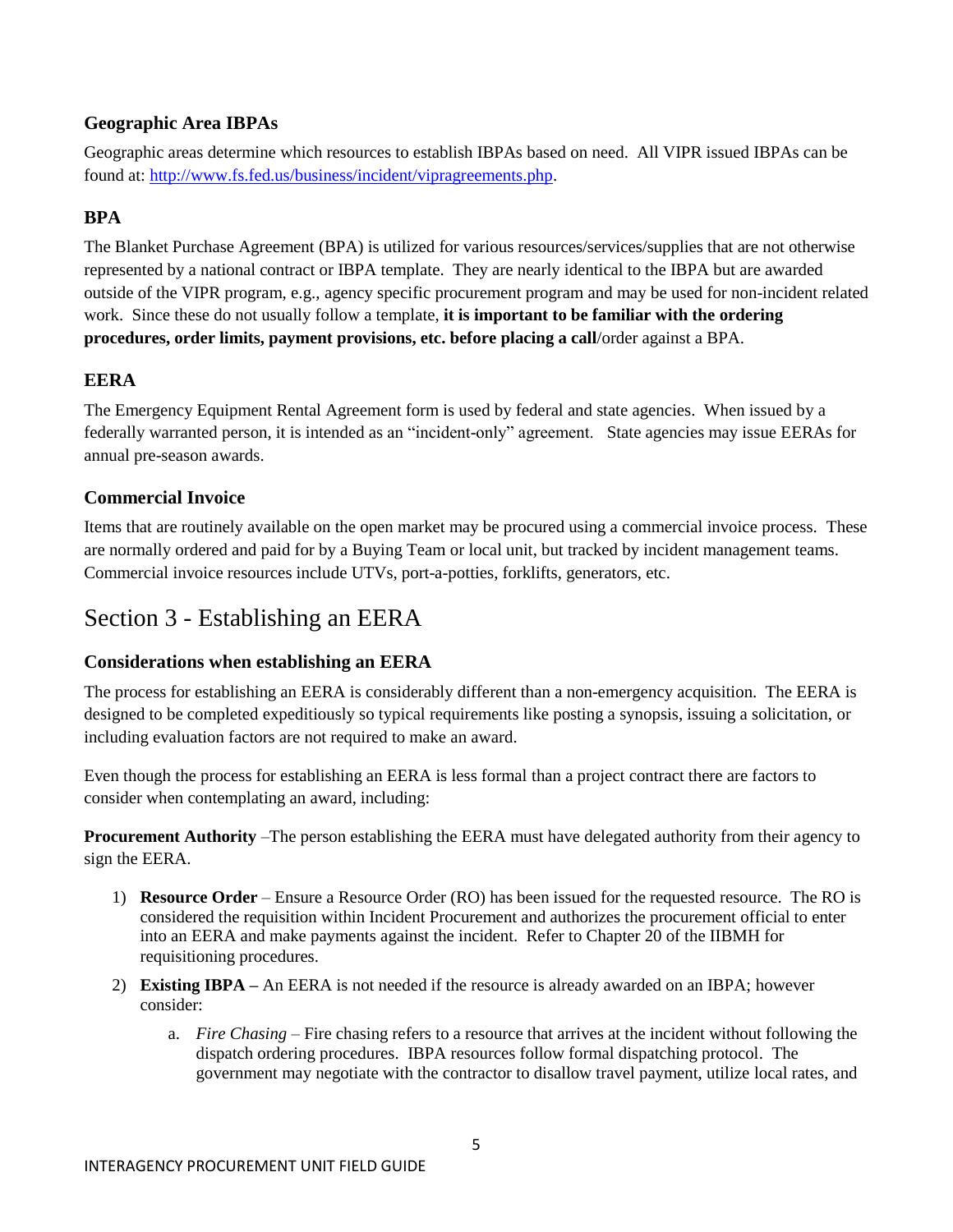establish the point of hire at the incident. Coordinate with the incident dispatch center if there are questions on the validity of it being at the incident.

- b. *Date and Time Needed* Ordering procedures require the resource to meet the date & time of the request. If an IBPA resource is unable to meet the date and time needed by the incident, it is acceptable to hire a non-IBPA resource on an EERA that is able to meet the incident needs. Document the justification for not ordering the IBPA resource.
- 3) **Government Employees** Contracting with Government employees, including casual hires, is prohibited by federal agencies, (Chapter 20 of the IIBMH and FAR 3.6.) For example, hiring a driver as a casual and issuing an EERA for their vehicle is not authorized.
- 4) **IIBMH, Chapter 20** Information regarding equipment rental procedures and the *General Guidelines for Equipment Hire.* This addresses the general clauses to the EERA, applicable labor laws, incident policies, and contractor expectations. Chapter 20 provides examples of applicable forms.

Geographic areas may have specific supplements to Chapter 20 related to hiring equipment and establishing EERAs.

- 5) **EERA Term** The EERA is hired for the incident-only the ending effective date, in block 3 of the OF-294 form should state "end of incident". States and other local jurisdictions may have fixed terms if applicable.
- 6) **PPE**  Ensure the contractor's employees have adequate Personal Protective Equipment (PPE) when required, such as a fire shelter, flame resistant clothing, gloves, hard hat, etc. The Government is authorized to loan fire shelters and PPE to contractors when they are hired on an EERA (*note*: this is different than IBPA resources – who are required to provide their own PPE & shelters). Coordinate with the local fire cache or incident supply unit for loaning PPE.
- 7) **Training & Qualifications** The Contractor is expected to provide trained, qualified employees to operate their equipment. As a general rule any operator that is expected to be on the fireline is required to have completed, at a minimum, RT-130 Annual Fireline Refresher.
- 8) **Vendor Code Information** Federal incident agencies require the vendor to have a DUNS number and be registered in sam.gov [\(https://www.sam.gov\)](https://www.sam.gov/) or have a tax identification number to make an electronic payment.

## <span id="page-7-0"></span>**Equipment Pricing**

The following are recommended resources for guidance on establishing EERA Rates:

- 1) **IIBMH, Chapter 20** –The Hiring Methods section of Chapter 20 highlights items to consider when determining pricing, including: commercial equipment rental rates, Service Contract Wage rates, & method of hire (daily/hourly).
- 2) **90% Reports** All resources awarded an IBPA through VIPR (see 4.2.1 above for a summary) have a "90% Report" which establishes a rate that is 90% of the lowest awarded price for each resource category and type within the geographic area. This should be used as a starting point for negotiating an EERA if the IBPA resources are exhausted or otherwise unavailable to meet date and time. The 90% reports are published on the following site: [http://www.fs.fed.us/business/incident/viprreports.php.](http://www.fs.fed.us/business/incident/viprreports.php)
- 3) **Source Lists/Service & Supply Plans**  Some geographic areas maintain electronic source lists on non-VIPR resources.
- 4) **State Rate Guides** –Many states issue equipment rate guides respective to their agencies that provide detailed pricing estimates based on equipment categories and types. Some equipment may have both an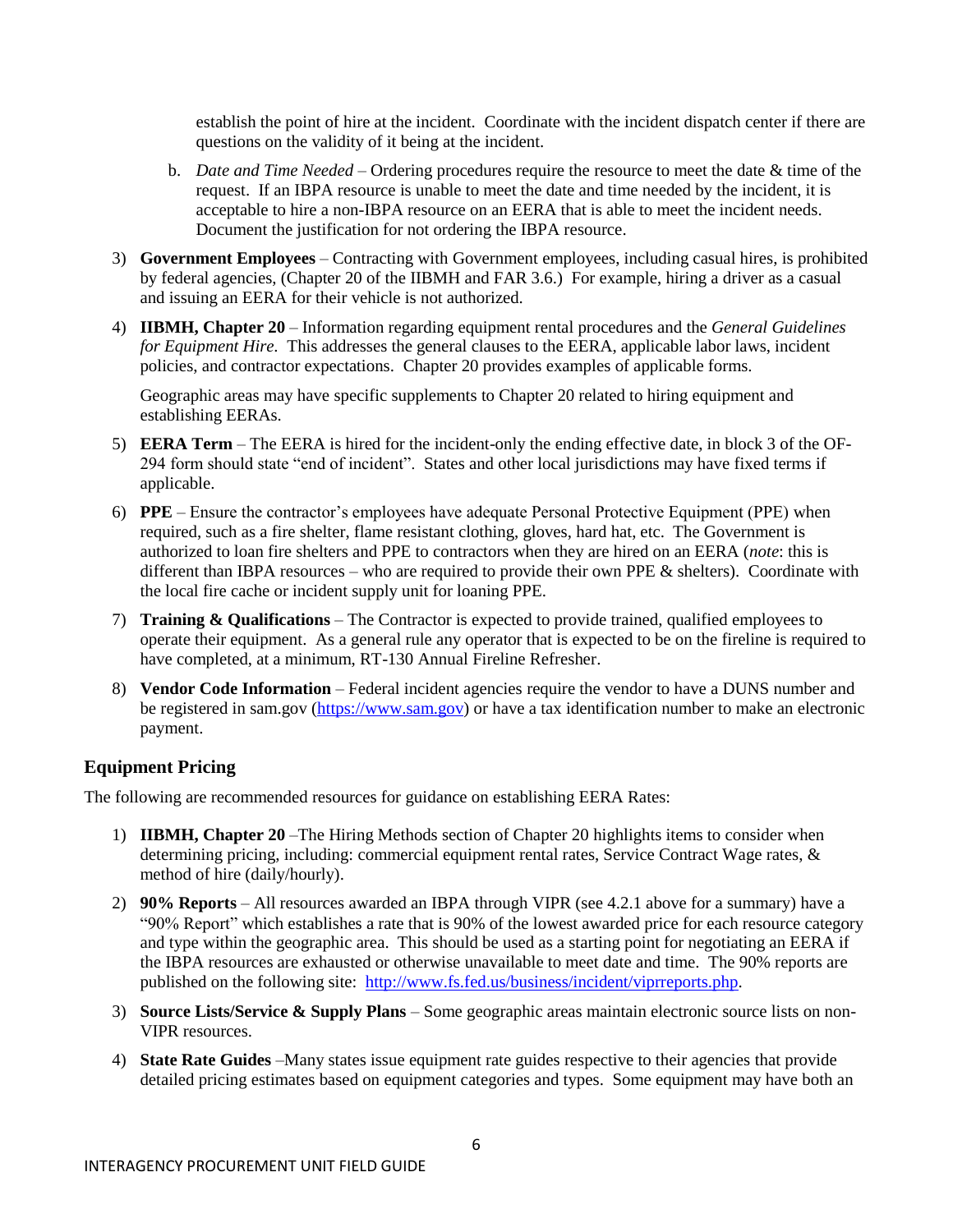equipment rental rate and operator rate. State Rate guides may be posted to individual geographic area incident business websites.

## <span id="page-8-0"></span>**EERA Preparation**

## **EERA Form**

The EERA should be established on the OF-294 form. There is no mandatory program or software for generating the EERA and it can be handwritten. The standard finance kit that is sent to the incident from the cache should include carbon copy versions for writing by hand; otherwise, any computer version of the form is acceptable. An editable version of the form can be found at [https://www.nwcg.gov/committees/incident-business](https://www.nwcg.gov/committees/incident-business-committee/resources)[committee/resources.](https://www.nwcg.gov/committees/incident-business-committee/resources)

## **Clauses & Attachments**

A full set of the clauses & attachments can be found at: [https://www.nwcg.gov/committees/incident-business](https://www.nwcg.gov/committees/incident-business-committee/resources)[committee/resources.](https://www.nwcg.gov/committees/incident-business-committee/resources) Include a current copy of the Service Contract Act wage determination, which for incident activities Wage Determination # 1995-0221. The determination can be found at: [https://www.nwcg.gov/committees/incident-business-committee/resources.](https://www.nwcg.gov/committees/incident-business-committee/resources)

# <span id="page-8-1"></span>Section 4 -Incident Procurement Administration

## <span id="page-8-2"></span>**Incident Timekeeping**

Incident procurement employs a unique set of timekeeping concepts for administrating contracts and agreements. Even though most resources are tracked and paid on a daily basis there are several key concepts to consider with respect to timekeeping.

## **Time Under Hire**

Time under hire is defined in the IBPA at D.21.8 as "The time under hire shall start at the time the resource begins traveling to the incident after being ordered by the Government, and end at the estimated time of arrival back to the point of hire after being released." The resource is <u>under hire</u> from the time wheels start moving and it leaves for the incident until the time it arrives back home as identified on the agreement. Time under hire is based on the calendar day, so a resource is under hire 24 hours a day, or 0001-2400, during the incident. For example, if a resource was hired on Day 1 and started travel at 0800, released and returned home at 1000 on Day 3, it would be under hire as follows:

| Day | <b>Time Under Hire</b> | <b>Hours Under Hire</b> |
|-----|------------------------|-------------------------|
|     | 0800-2400              | 16                      |
|     | $0001 - 2400$          | 7Δ                      |
|     | 0001-1000              |                         |

*Note* – Time under hire is different than "shift", which is explained below.

## **On-Shift**

Per D.21.8.1 in the IBPA, "on-shift includes time worked, time that resource is held or directed to be in a state of readiness, and compensable travel (resource traveling under its own power) that has a specific start and ending time." The time a resource is under hire will almost always be different than the time it was on-shift. Shifts are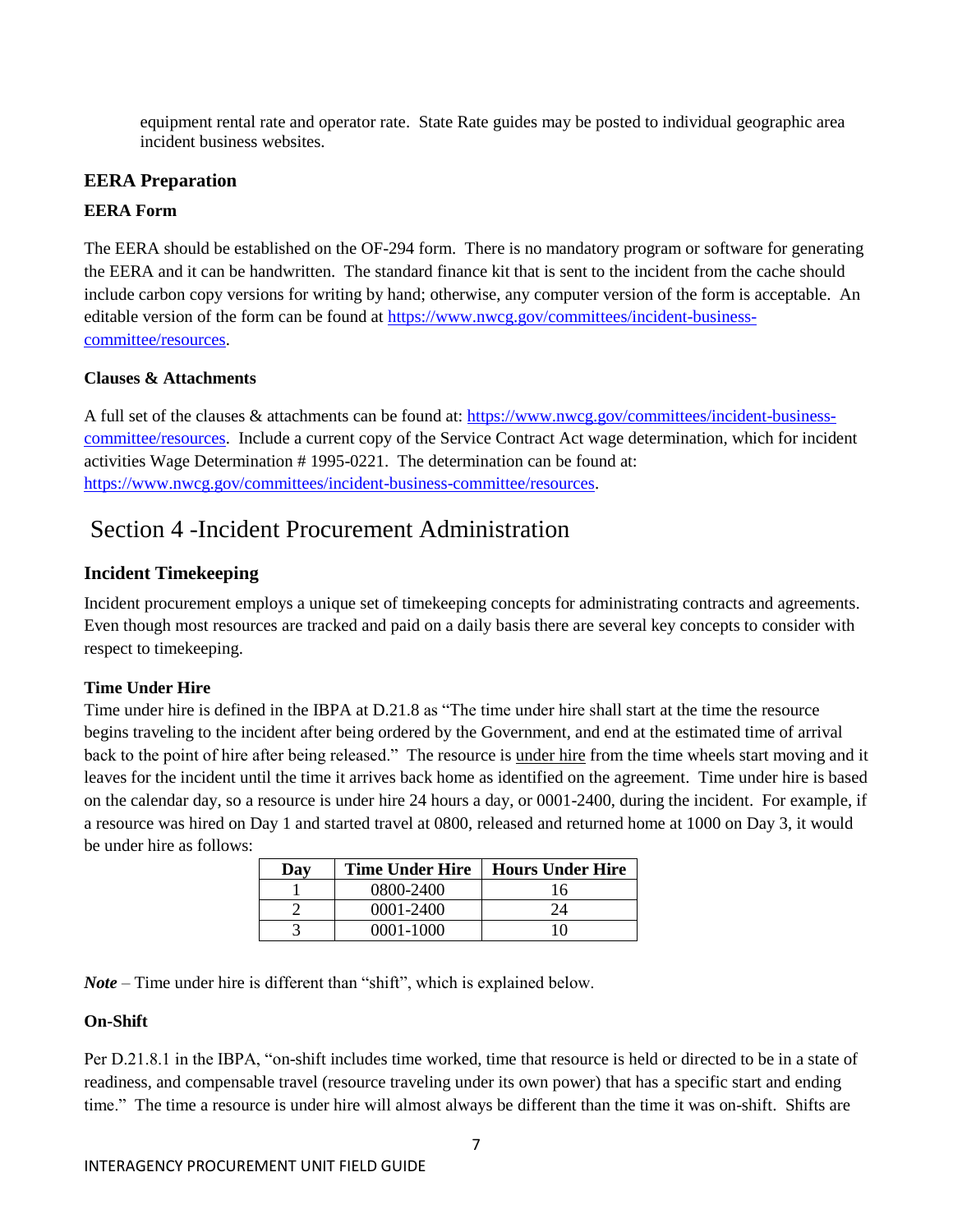recorded for the actual hours the resource worked/traveled/etc. and has a specific start and start time. However, time under hire runs continuous until the resource returns home, regardless of the shift it worked.

Using the scenario above, the following table adds the shifts the resource worked each day to illustrate the difference between on-shift and time under hire.

| Day | <b>Time Under Hire</b> | <b>Hours Under</b><br><b>Hire</b> | Shift Length | Hours On-Shift |
|-----|------------------------|-----------------------------------|--------------|----------------|
|     | 0800-2400              | 16                                | 0800-2000    |                |
|     | 0001-2400              | 24                                | 0600-2000    |                |
|     | 0001-1000              |                                   | 0600-1000    |                |

## **Daily Rate**

Per D.21.8 in the IBPA, payment for resources hired on a daily rate is made on a calendar day basis (0001 - 2400). For fractional days at the beginning and ending of time under hire, payment will be based on 50 percent of the Daily Rate for periods less than 8 hours. This means for any calendar day the resource is under hire for at least 8 hours it will be paid the full daily rate. Fractional day refers to the first and last day of the incident, on these days if the resource is under hire for less than 8 hours it is paid half the daily rate.

*Important* - Time under hire is different than being on-shift and the daily rate is paid as long the resource is under hire 8 or more hours.

#### **Half Day Rates**

Half day rates are only paid on two occasions, either the first or the last day of the incident. On the first day, if the resource started its travel to the incident after 1600 it would be under hire less than 8 hours and therefore entitled to a half day. On the last day, if a resource returns to its point of hire before 0800 it would be under hire for less than 8 hours and entitled to a half day. Time under hire is based on the calendar day, the resource is under hire from 0001 to the estimated time it returns to its point of hire.

#### **Guarantees**

Some resources are paid on a work rate other than daily, such as hourly or mileage, and include a guarantee. Payment is made for the greater of the actual work or guarantee, not both. The guarantee is paid when the resource is under hire for 8 or more hours and half the guarantee is paid for the first/last day when under hire for less than 8 hours.

*Note* – An individual resource cannot be paid both a guarantee and a daily rate.

## <span id="page-9-0"></span>**Payment Examples**

Even though the majority of resources are paid a daily rate there are scenarios that result in alternative payment calculations and considerations.

## **Double Shifts**

A resource may be requested to work a double shift and make their resource available for 24 hours, during the incident. The double shift clause is found in the IBPA at D.21.8.1 (a) and in the EERA at  $6(a)(4)(a)$ . There are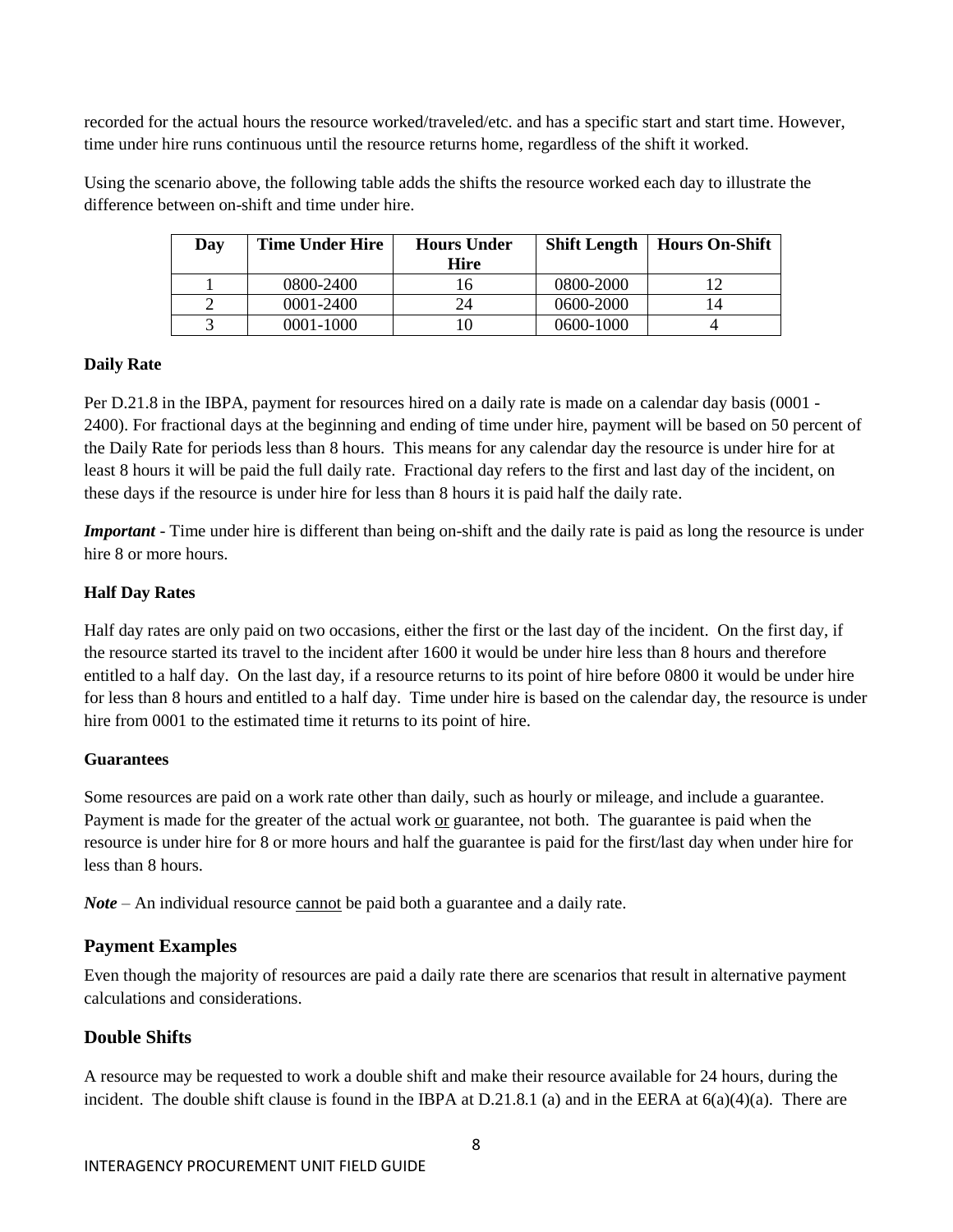two criteria that authorize payment of a double shift and both must be met in order to pay a resource a double shift (DS) rate. First, the resource order must state the resource was ordered for a DS and second, the resource/equipment must provide 2 operators/crews, or one for each 12 hour shift. The equipment shall be operating a full 24 hour time period with two different operators/crews, one per shift. The DS rate is paid for any calendar day the DS was under hire, including travel if the previously stated criteria are met.

A DS rate is not automatically paid once a resource exceeds an arbitrary shift length such as the designated shift in the Incident Action Plan (IAP) or the work/rest ratio of 16 hours. Without a DS resource order and two sets of operators, these circumstances are still considered a single shift (SS) and should be mitigated accordingly to comply with the 2:1 work/rest ratio. For example, if an engine worked an 18 hour shift the crew needs be off for at least 9 hours before starting the next shift. The resource would then work a shorter shift the following day but still be paid its full SS daily rate.

Paying a resource a DS does not typically require additional supporting documentation as long as the resource order is documented that it was ordered as DS. For resources not originally ordered as double shifted, but determined to be operationally necessary, appropriate documentation must be obtained (e.g. General Message, resource order, shift ticket)

## **Double Shift Payment Calculation**

The DS rate is automatically calculated in VIPR for IBPA resources and is fixed at 165% of the SS rate. The DS rate should appear on the schedule of items. In most cases a separate calculation is not needed to determine the applicable DS rate. Some IBPAs may not have a DS rate listed on the schedule of items. If a resource is requested/ordered DS but lacks the applicable rate on the IBPA, refer to Clause D.21.8.1 and calculate the DS rate accordingly at 165% of the SS rate.

#### **Double Shift Payment Examples**

Double shift payments can be challenging to track when the shift(s) cross multiple calendar days. The DS rate is paid for any calendar day the resource was under hire. As long as the resource is ordered double shifted and provides 2 operators/crews it is entitled to the DS rate, regardless of the actual hours worked.

Shifts may cross two calendar days and/or exceed the 2:1 work/rest ratio of 16 hours; however, without a second set of operators or being ordered double shifted, these should be mitigated by providing additional time off the following day.

Double shift language is not applicable to all resources. For those resources without double shift language, an additional operator may be paid \$400/operator/shift. The \$400/operator/shift is a standard price and included in the awarded contract. This rate shall not be negotiated or changed. The need for an additional operator must be documented. This could apply to potable water tenders and gray water trucks.

When it is determined double shift is no longer necessary, ensure documentation is received and vendor notified of change. Payment of the resource would then be at the single shift rate.

#### **Double Shift Alternatives**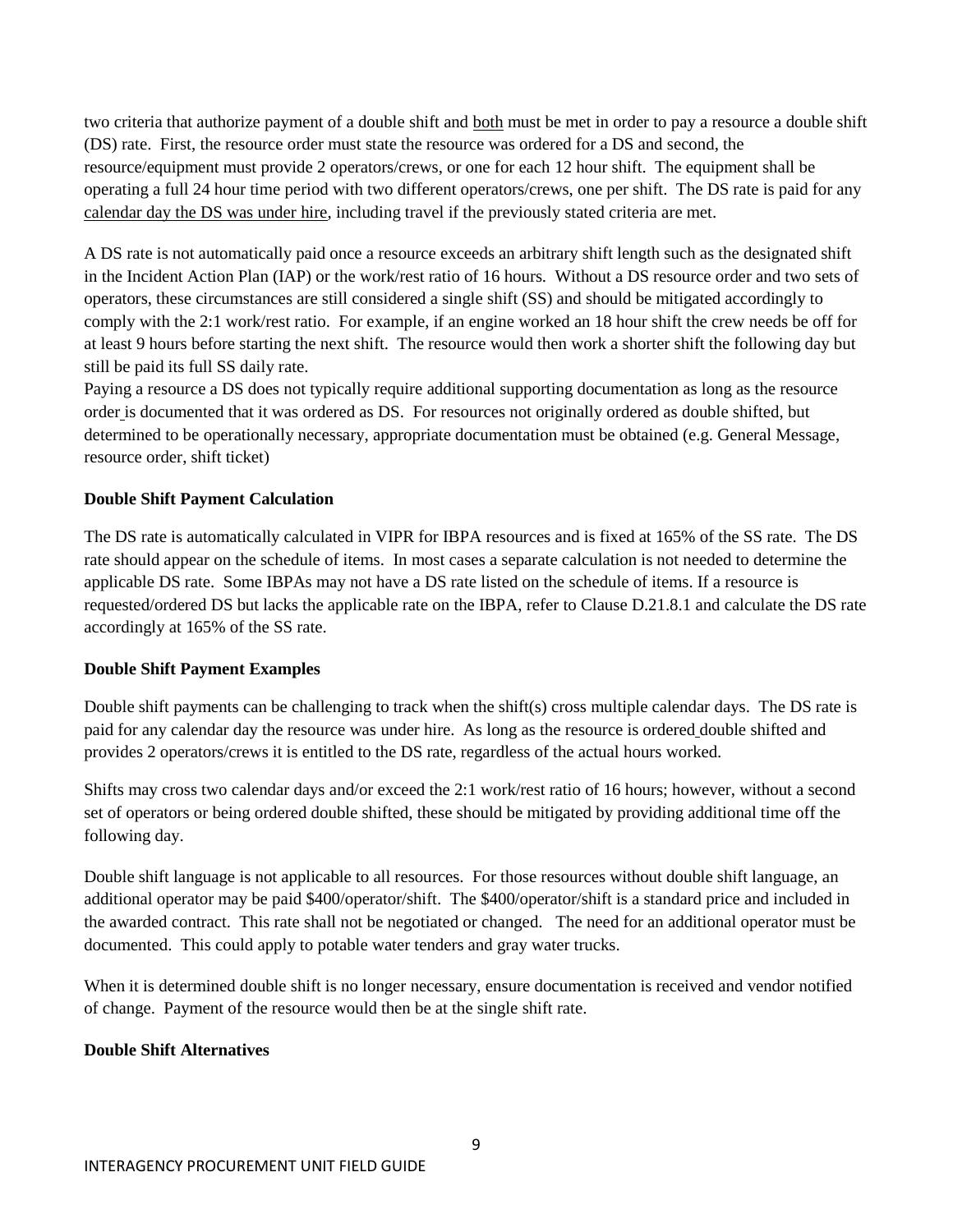A double shift may *appear* necessary but oftentimes alternative solutions are available to meet incident needs. It's not uncommon for a resource to operate irregular hours or is needed for services outside of the shift designated in the Incident Action Plan (IAP). Examples include, but are not limited to:

- Vehicle operators who require a Commercial Driver's License (CDL) may have drive time and/or duty day limitations where relief drivers are needed after a certain number of hours during the day.
- The Potable Water Truck and Gray Water Truck are oftentimes filling/pumping early in the morning and late at night or require extensive commutes between the filling/dumping station and ICP.
- The Fuel Tender may start its shift early (or end late) to provide fuel to resources before (or after) going to (or coming from) the line.
- The Clerical Support Unit (CSU) may be asked to generate IAPs for a night shift in addition to the day shift requirements.

While the easy solution would be to order double shifts for the above scenarios, other options might include:

- 1. Adjusted Rates. Negotiating an adjustment or revised rate for the excess time and issuing an incidentonly EERA per Section 3 above. This is appropriate when a resource is needed for additional hours, but not an entire second shift. It would require a warranted procurement official to negotiate an additional payment for the additional time or operator instead of paying the full DS rate.
- 2. Staggered Shift. The resource's shift could be staggered to adapt to incident needs while maintaining an adequate work/rest ratio. For example, the CSU could be closed during the middle of the day allowing the operators time to rest but still making it available for producing IAPs.
- 3. Additional Resource. Order an additional resource if the operational needs warrant. This might be considered if a resource is running long days and does not have a relief operator.
- 4. Extra Operator. As stated above, resources without double shift language have the option to order an additional operator. Refer to applicable agreement for compensation rates for additional operators.

## **Transport Payments**

The transport is considered incidental to the piece of heavy equipment it is hauling and is ordered/invoiced under a single E# for both pieces. Transports are paid a mileage rate with a minimum daily guarantee (MDG) for each day they are under hire and retained by the incident. (Refer to Section 4 for guidance on guarantees). The payment clause can be found at clause 21.8.1 in the Heavy Equipment, Heavy Equipment with Water, and Misc. Heavy Equipment agreements and includes three options described below.

## **Transport for Heavy Equipment – single operator for both.**

When a transport and piece of heavy equipment are operated by a single person the transport payment is reduced to 65% of the guarantee or the actual mileage, whichever is greater. This reduction is done to remove the cost of the transport operator from the guarantee amount. Note the 65% reduction applies to the guarantee only and not the mileage rate. The transport is paid either the guarantee or actual mileage, not both.

The following is an example of the rates on the schedule of items and how the payment should be made for a shift with a single operator for both the transport and heavy equipment:

| <b>Schedule of Items</b> | Rates       | <b>Shift</b> | <b>Payment Due</b> |
|--------------------------|-------------|--------------|--------------------|
| Daily Rate               | \$2,000/day | 0600-1800    | \$2,000            |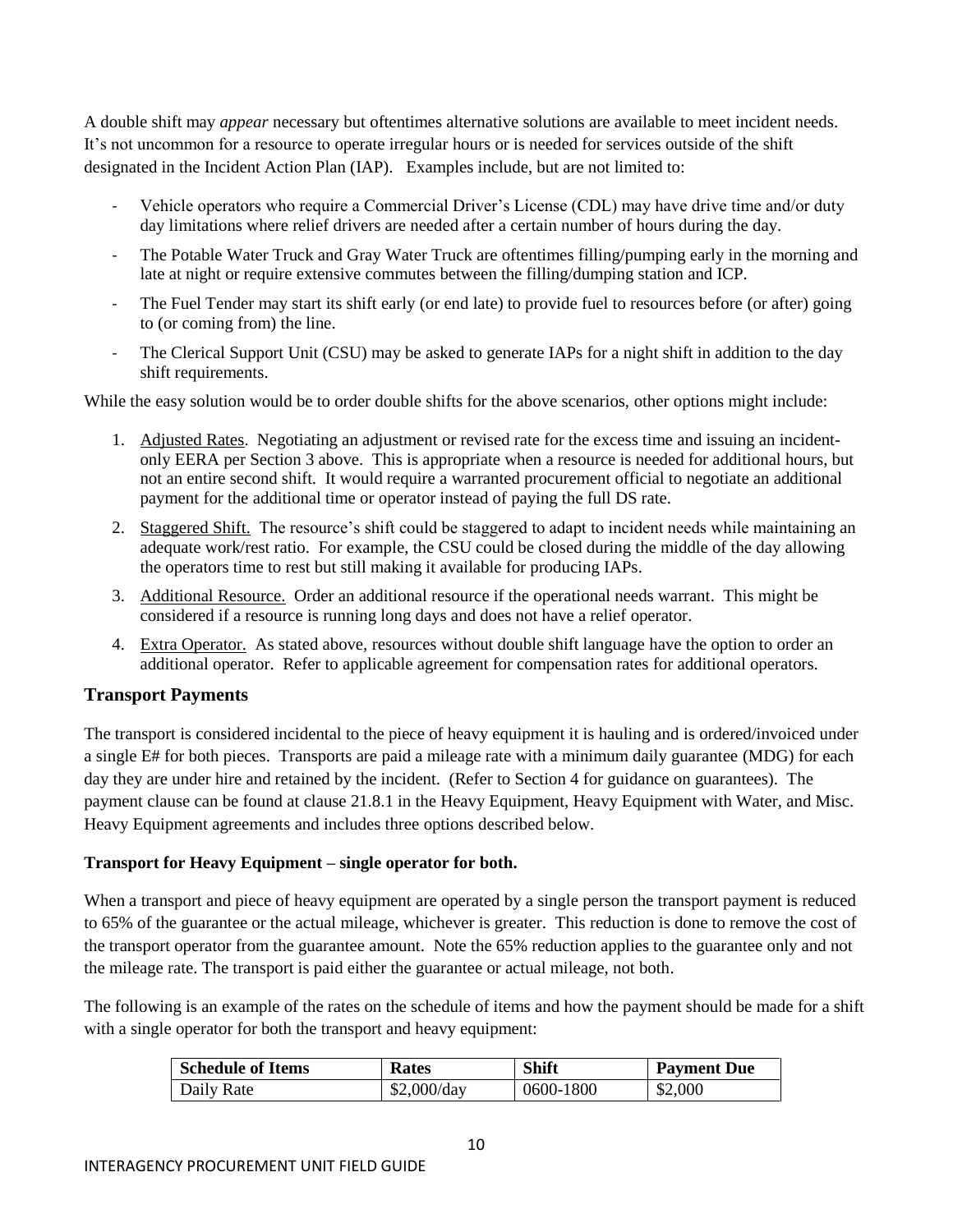| <b>Schedule of Items</b> | Rates       | <b>Shift</b> | <b>Payment Due</b> |
|--------------------------|-------------|--------------|--------------------|
| Mileage Rate             | \$2.00/mile | 10 miles     | \$0                |
| Transport - MinDailyGuar | \$1,000/day | 0600-1800    | \$650              |
|                          |             | Total        | \$2,650            |

Under the single operator scenario, when the transport is entitled to a half-day payment (see Section 4), the guarantee is reduced in half to 32.5% (1/2 of 65%) or the actual mileage, whichever is greater.

#### **Transport for Heavy Equipment – separate operators.**

When both the transport and piece of heavy equipment have separate operators the standard rules apply. The transport is entitled to the guarantee or actual mileage, whichever is greater.

## **Stand-Alone Transports**

The Stand-Alone transport is a line item on the VIPR Heavy Equipment solicitation. These are intended to haul an independent piece of equipment. Not all GACCs award stand-alone transports on preseason agreements.

## **Transport Double Shift**

On occasion, transports will be ordered double shifted. In this case the double shift rate will be 165% of the minimum daily guarantee.

## **Retaining Transports**

There are several clauses in the VIPR agreements that address the requirements for retaining a transport after it arrives at the incident. D.2.2 states the decision to retain the transport *must be documented on the shift ticket.* It is recommended that 1) both the transport and heavy equipment be listed on a single shift ticket since they share an E# and 2) both operators are listed by name.

The payment clauses at 21.8.1 further state *Once the heavy equipment is delivered to the incident the transport is considered released and no further payment will be made for the transport under this agreement; until the transport is needed for demobilization of the heavy equipment.* The incident has the option to retain the transport but must follow the requirements listed in D.2.2 to retain it.

## **Transport Time under Hire & Mileage Calculation**

There are scenarios where a transport will deliver the heavy equipment to the incident, be released, and return to the point of hire with an empty trailer. The transport is still considered under hire and entitled to the minimum daily guarantee or actual mileage, whichever is greater, until it returns home.

## **Calculating Breakdowns and Resource Unavailability**

A resource is not paid when it is determined to not be in a safe or operable condition or is otherwise not available for its assigned shift. Found under the payment clauses at D.21.8.3(a) in the IBPA and Clause 7(a) on the EERA, it is commonly referred to as the "breakdown clause" and is considered an exception to time under hire. The Government is authorized to adjust the Contractor's payment to reflect the time it was actually available for the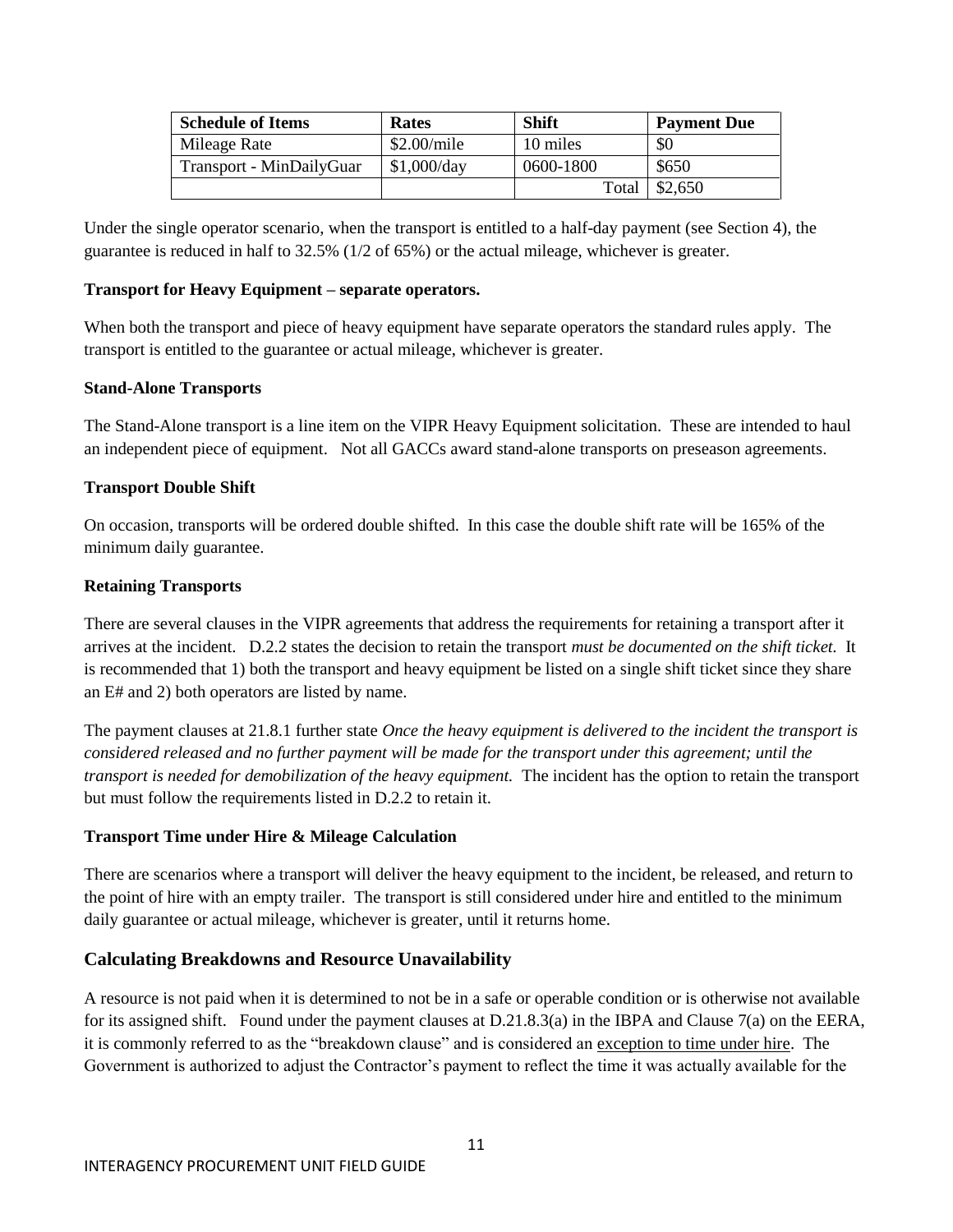assigned shift. This adjustment is for equipment breakdowns when an operator fails to show up for a shift, or a resource becomes noncompliant, etc.

The clause states: *No further payment will accrue during any period that resource under hire is not in a safe or operable condition or it is not available for the assigned shift or portions of the assigned shift. Payment will be based on the hours the resource was operational during the assigned shift, as documented on the shift ticket versus the designated shift, as shown on the Incident Action Plan.*

The adjustment calculation can be done one of two ways:

- the daily rate can be converted into an hourly rate, then multiply the hourly rate by the hours it was available, on shift and operable;
- the hourly rate can be deducted from the daily rate for the hours the resource was inoperable.

Three items are required to calculate the payment adjustment for an inoperable resource: 1) the shift ticket showing the time the resource was unavailable, 2) the IBPA/EERA, 3) and the IAP. The shift ticket must document the time the resource was unavailable, the IBPA/EERA will provide the work rate, and the IAP should identify the designated shift time.

The following scenario will be used to demonstrate the calculation:

A dozer is hired under its IBPA at a daily rate of \$1,200. The shift on the IAP for the day is 0600-1800 (12 hour shift). The shift ticket indicates the dozer started its shift at 0600 but was inoperable from 1000-1200 then finished its shift at 1800.

The following steps are taken to calculate the adjustment:

- 1. Determine the hourly rate for the dozer by dividing the daily rate of \$1,200 by 12 hours (the length of the designated shift in IAP). The hourly rate is therefore \$1,200/12 hours = \$100/hour.
- 2. Calculate the amount of the deduction by multiplying the 2 hours the dozer was inoperable (from the shift ticket) multiplied by the hourly rate of \$100. The deduction for this shift is 2 hours  $\bar{x}$  \$100/hour = \$200.
- 3. Subtract the deduction of \$200 from the daily rate of \$1,200. The payment for this shift would be \$1,200 daily rate -  $$200$  deduction =  $$1,000$ .

#### **Breakdown Considerations**

- The actual shift lengths may vary on any given day. For calculation purposes utilize the shift length specified in the IAP.
- Break downs or periods of unavailability may not always be reflected on the shift ticket by the operator. Consider additional sources of information, such as:
	- o Reviewing work orders from the mechanic. The mechanic should have documentation of the equipment repaired. The shift ticket should be revised by the operator to reflect inoperable hours.
	- o If you are aware of possible equipment down time, you may need to verify with the equipment supervisor.

#### **Travel Computation for Inoperable equipment**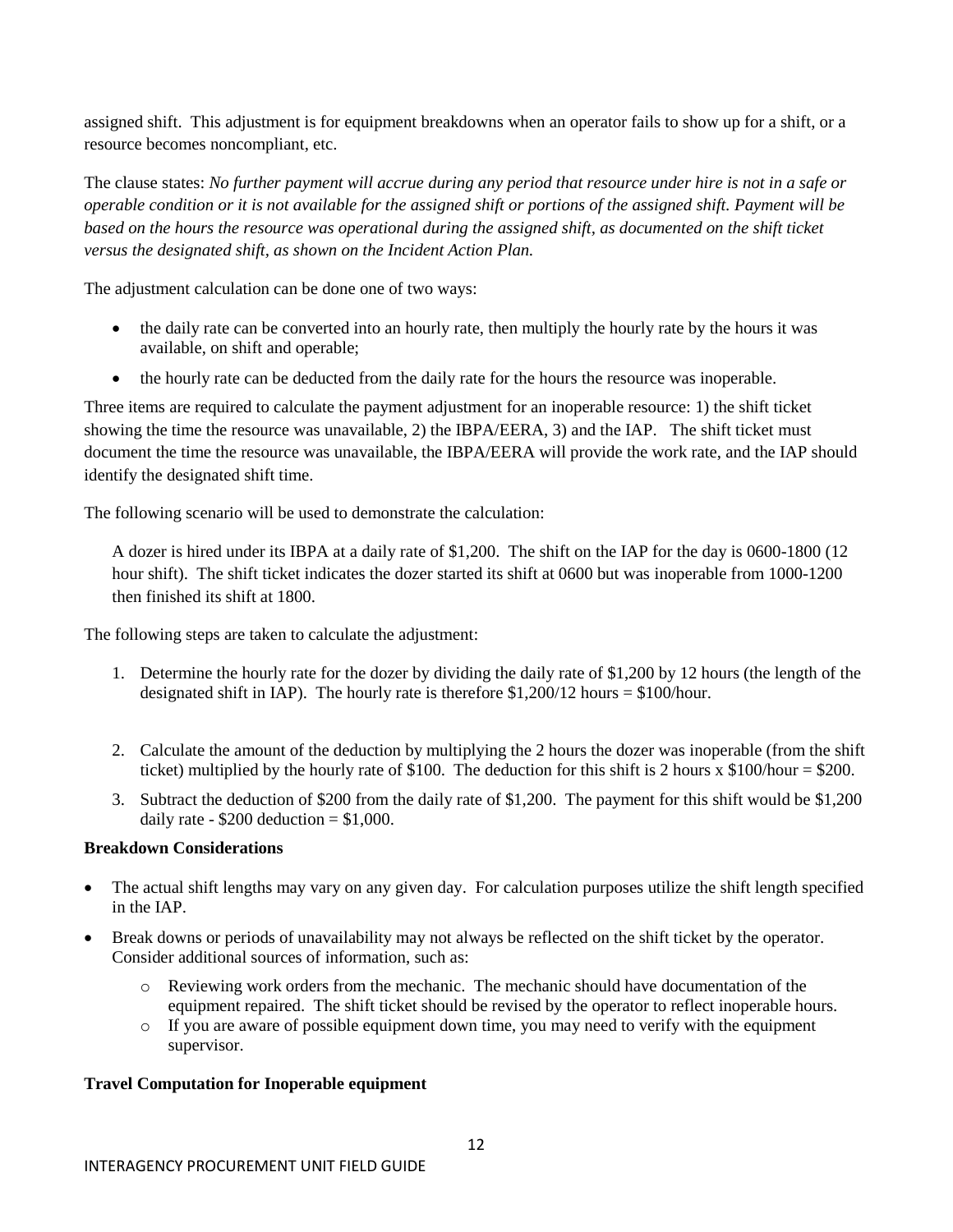If equipment is inoperable and unable to return to work IBPA clause D.21.8.3(c) is applicable and states: *After inspection and acceptance for use, resources that become inoperable and cannot be repaired at the site of work by the Contractor or by the Government in accordance with D.18, within 24 hours, may be considered as being withdrawn by the Contractor in accordance with Paragraph b. above with the exception that the Government shall pay return travel. The Government shall calculate travel in accordance with D.21.8.1.1 based on a normal release of resource. The Contractor shall bear any additional cost returning resource and/or operator(s) to the point of hire.*

The Contractor is entitled to return travel time to point of hire. The Government does not bear any cost for removing the equipment or travel costs of the Contractor's employees. Travel calculations are addressed below.

## **Payment for Travel**

Contractors are under hire while traveling to and from the incident and are entitled to the daily rate or guarantee while in travel status.

## **Travel Time Formula**

Various contracts and agreements include a variation of the following clause.

*The Government will estimate the travel time to and from the incident. Travel time via ground transportation shall be calculated by dividing distance (from point of hire to incident, or incident to incident or incident to point of hire) by average travel speed of 45 mph, plus applicable rest time.*

This clause is used to determine travel to and from the incident. It is referenced when resources are demobilized and the Finance Section is calculating the time of hire on the first day and return travel to point of hire.

Point of hire is specified in the applicable agreement and may not be the same as the contractor's home address.

As an example, if a map service like Google Maps indicates a resource will travel 450 miles to its point of hire, the travel time is calculated by dividing  $450$  miles  $/45$  mph = 10 hours of travel time.

## **Driver Hour Limitations**

All incident personnel are required to follow incident driving guidelines covered in the Interagency Incident Management Handbook. These guidelines stipulate, the length of time an individual can drive and the amount of rest required before driving. The VIPR agreements address this in two locations:

*D.6.6 EMERGENCY INCIDENT DRIVING*

*The Contractor shall follow the driving regulations and work/rest guidelines listed in the Interagency Incident Business Management Handbook (IIBMH) The IIBMH can be found on the National Wildfire Coordinating Group's website using the following link:*  [https://www.nwcg.gov/sites/default/files/publications/pms902.pdf.](https://www.nwcg.gov/sites/default/files/publications/pms902.pdf) *The Contractor is responsible for complying with all other current Federal, State and Local driving regulations.*

*The guidelines are also found under the payment clauses of the applicable agreement*.

## **Travel Time Calculation**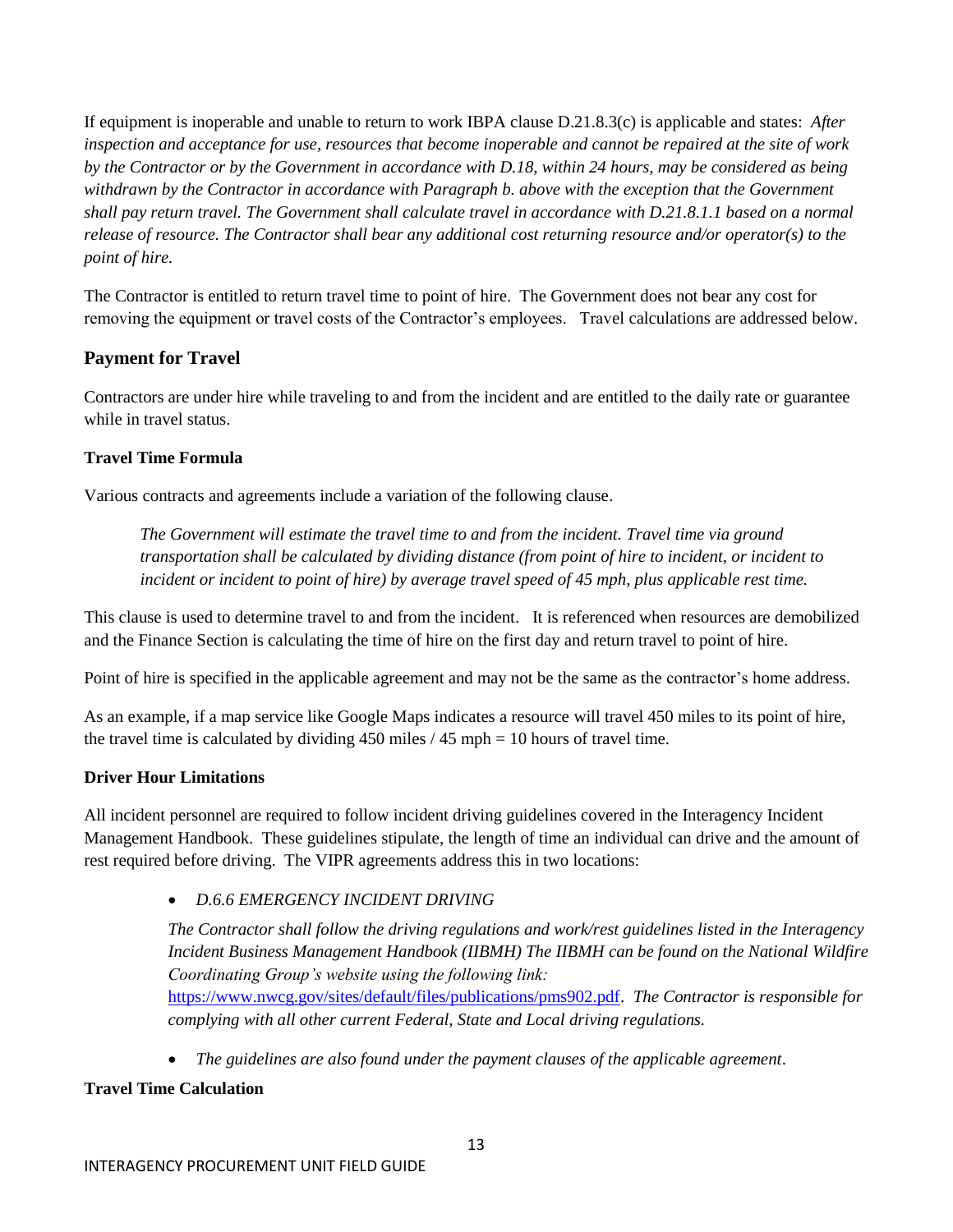Calculating travel time for payment purposes occurs when a resource is demobilized and returning to point of hire. The travel time formula and driver-hour limitations should be used to calculate the return travel time.

For example, if a resource travels 585 miles at 45 miles per hour, the contractor would be entitled to 13 hours of travel time  $(585/45 = 13$  hours). With a single driver, the resource would be entitled to two travel days under the 10 hour driver limitation.

Using the same scenario, two drivers could drive up to 16 hours and would be entitled to one travel day.

## **Nighttime Driving**

Agreements and contracts do not prohibit the time of day resources are allowed to travel. It is at the discretion of the incident agency or incident management team to manage resource fatigue and travel time.

## **Remain Overnight Allowance (RON)**

When the Government is unable to provide a camp and/or meals the contractor is generally entitled to a RON allowance for lodging and per-diem payment for meals. This is most common on smaller incidents (Type 3 or Type 4) where a camp and caterer may not be available.

When a contractor is entitled to RON or per-diem, refer to the GSA rates for the appropriate locality rates. Double occupancy is required for each room.

The RON clauses vary slightly between the VIPR agreements and Crew Contracts. The differences involve RON allowance while traveling to and from the incident and state:

- VIPR, Clause D.21.5. *Contractors under this agreement are not paid per diem or lodging expenses to and from incidents*.
- ODF Crews, Clause C 5.7.3. *Subsistence is compensable when authorized by sending dispatcher and notated on the Resource Order for the specifically identified Crew. Subsistence consideration will include agreed upon date and time of arrival at Incident, travel time, and estimated time of departure.*
- National Crew, G.2.(h)(1). *When the Government cannot provide a campsite, and if authorized by the user unit and properly receipted and invoiced, actual lodging expenses (double occupancy) incurred by the NCC are reimbursable. While in travel status to or from incidents actual lodging expenses are reimbursable.*

#### **Daily/Weekly/Monthly Calculations**

Agreements may contain rates based on daily, weekly, and monthly pricing. The payment clause states "Payment will be made at the rate (daily, weekly, monthly) that is most advantageous to the government regardless of the number of days worked. For payment purposes, the payment computation will be calculated using any combination of rates (daily, weekly, monthly) that is most advantageous to the government."

For example, if the agreement has a daily rate of \$1200, a weekly rate of \$7000, and a monthly rate of \$17,000 and the time under hire is 17 days, the government will pay the vendor \$17,000 as the monthly rate is the most advantageous rate.

A month is defined as 30 days.

## **Contract Crew Timekeeping**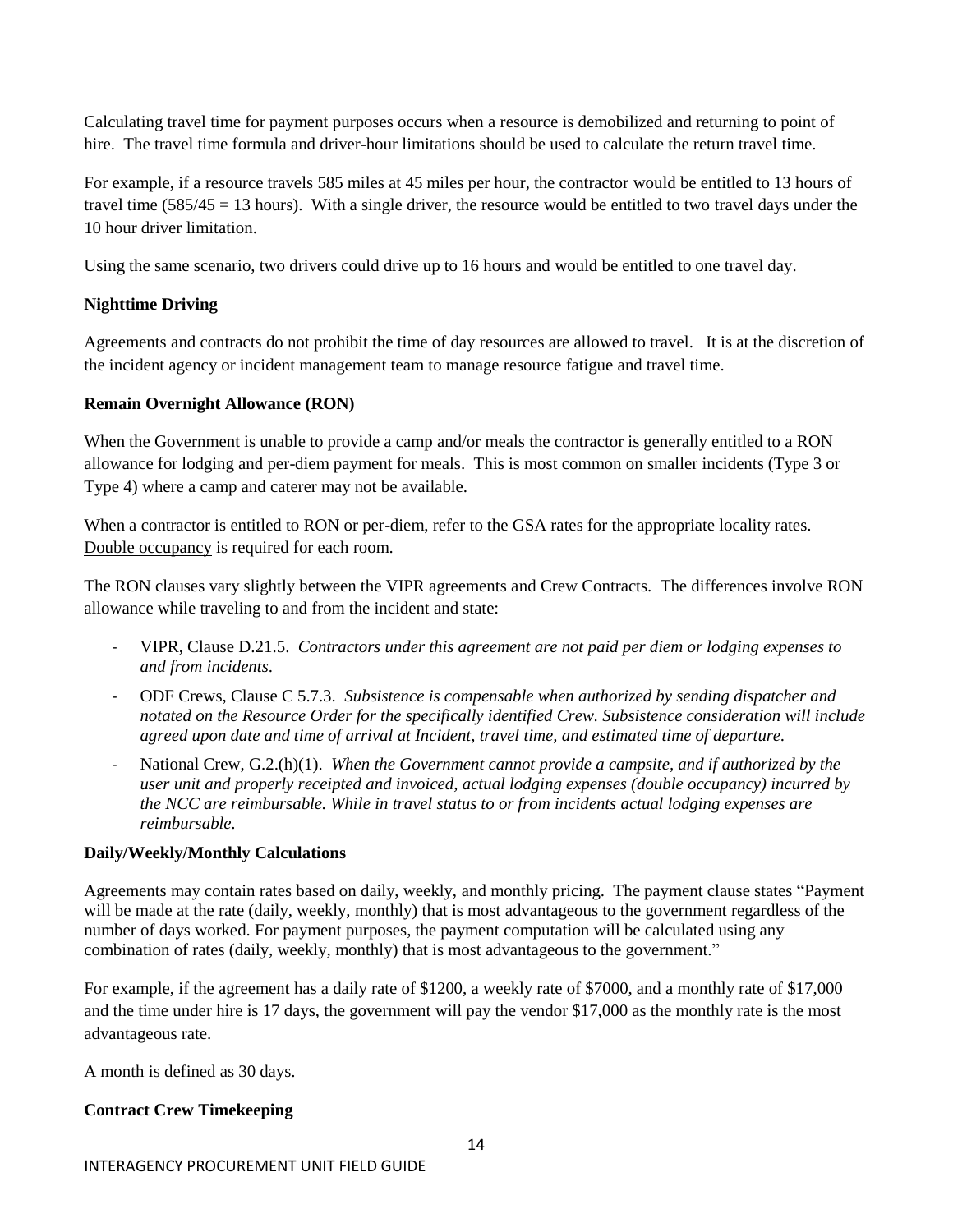Contract crews are paid as a single resource on an OF-286. Do not enter individual crew members in e-ISuite and create individual OF-288s.

- The contract crew hourly rate should be entered in e-ISuite as the primary rate of EACH (\$40 per hour x 1) unit). CTR information will be entered by multiplying the number of crew members by the number of hours worked.
	- 20 crew members x 15 hours each  $=$  300 total hours for the shift
- Document the math on the CTR
- Enter the total number of hours for the crew on each shift under the primary rate (i.e. 300)
- The invoice will show:
	- **540 hourly rate x 300 hours = \$12,000.**

## **Fuel and Oil Deductions**

When the fuel tender is unable to accept credit cards, fuel and oil issues must be tracked using OF-304, Emergency Equipment Fuel & Oil Issue tickets and deductions made from contractor invoices.

Fuel dispensed by the tender will be reimbursed to the vendor as an addition to the contractor's invoice.

Other items such as prescriptions, vehicle repairs, and parts may be purchased by the incident and be deducted from the contractor's invoice.

## **Holiday/Weekend Travel**

It is the vendor's responsibility to transport equipment to and from the incident in compliance with all applicable state and federal Department of Transportation (DOT) rules and regulations and obtain the proper permits (if required). When releasing heavy equipment, incidents shall pay the return travel based on the following clause:

D.6.5.2 -- *The Government will estimate the travel time to and from the incident. Travel time via ground transportation shall be calculated by dividing distance (from point of hire to incident, or incident to incident or incident to point of hire) by average travel speed of 45 mph, plus applicable rest time.*

Regardless of the actual date of departure or the actual amount of time required for a vendor to return to the point of hire, the incident is not obligated to pay any additional amount other than the estimated return travel time in D.6.5.2. Ideally, incidents should plan ahead, communicate with vendors on potential demob dates and be mindful of releasing heavy equipment (and transports) on holiday's and weekends when travel may be restricted.

## **Interim Payments**

While there is no requirement for submitting interim payments on long duration incidents, it is recommended that payments be submitted every two weeks to the applicable payment center. This allows for more accurate accounting of suppression expenditures and allows vendors to maintain a cash flow for the services they have provided during the incident or allows vendors to be paid in a timely manner for services they have provided during long duration incidents. Interim payments should only be processed for those resources that will be kept on the incident beyond the normal length of assignment. For those resources with a daily/weekly/monthly pricing structure, it may require recalculation of payments for each interim payment.